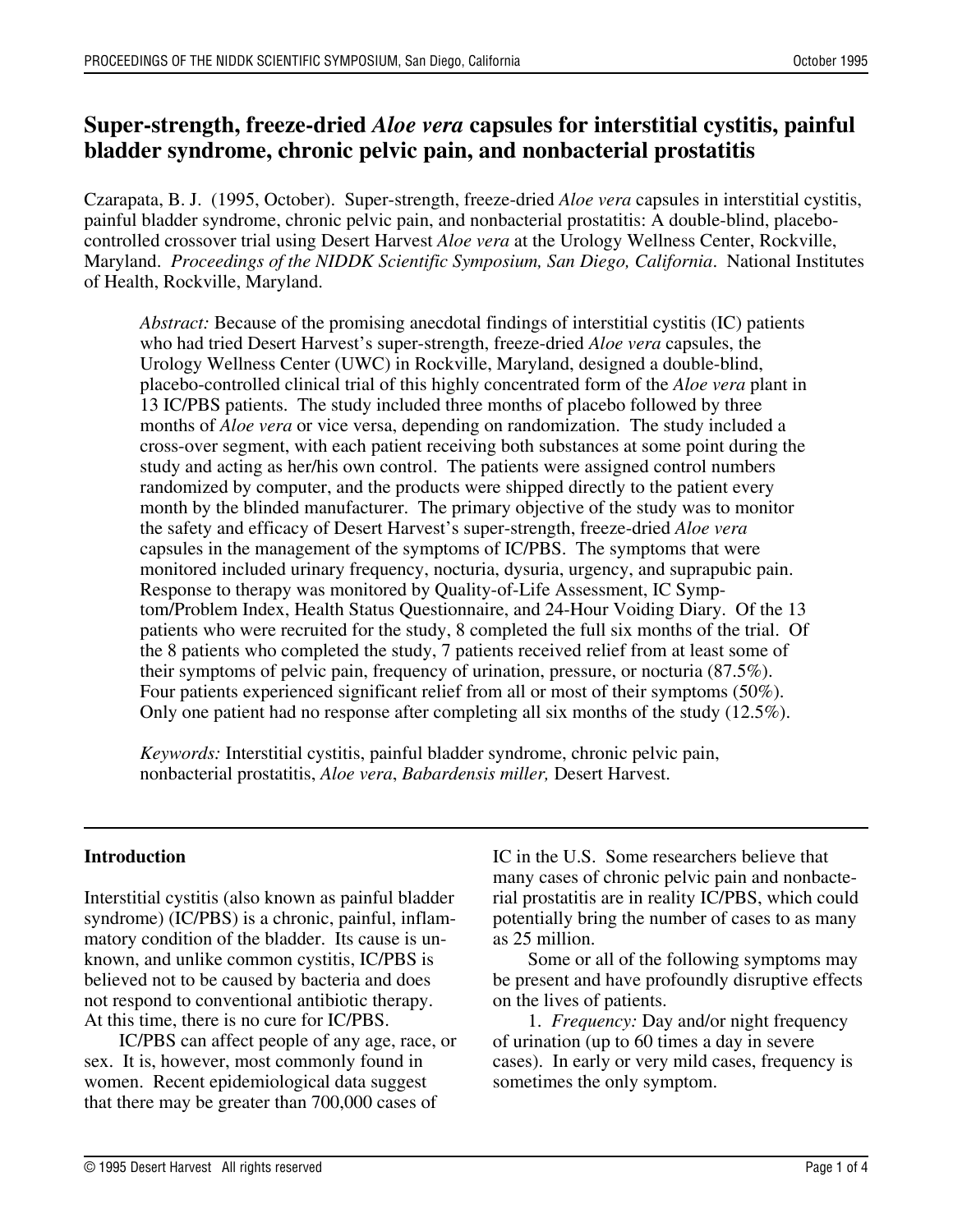2. *Urgency:* The sensation of having to urinate immediately, which may also be accompanied by pain, pressure, or spasms.

3. *Pain:* Can be in the lower abdominal, urethral, or vaginal area. Pain is also frequently associated with sexual intercourse. Men with IC/PBS may experience testicular, scrotal, and/or perineal pain, and painful ejaculation.

4. *Other Disorders:* Some patients also report muscle and joint pain, migraines, allergic reactions, and gastrointestinal problems, as well as the more common symptoms of IC/PBS described above. It appears that IC/PBS has an asyet-unexplained association with certain other chronic diseases and pain syndromes such as vulvar vestibulitis, fibromyalgia, and irritable bowel syndrome. Many IC/PBS patients, however, have only bladder symptoms.

A patient who has bladder pain and urinary frequency may also suffer from sleep deprivation or depression and may have legitimate anxieties about family matters, parenting, or sexuality. However, IC/PBS is not a psychosomatic disorder, nor is it caused by stress.

*Aloe vera* has been used for many purposes throughout history. Native Americans recognized *Aloe vera* as the "burn plant", "medicine plant", and "the mystery plant". In about 1750 BC, Sumerian clay tablets indicated the use of *Aloe vera* for medical purposes. It appears that even earlier, perhaps as early as 4000 BC, drawings of it were found on temple walls in the tombs of the Pharaohs. It is said that the Egyptians called it the "Plant of Immortality".

Anecdotal evidence has shown that superstrength, freeze-dried *Aloe vera* can significantly reduce the symptoms of IC/PBS. *Aloe vera* may also be beneficial in the treatment of other conditions such as diabetes, arthritis, high cholesterol, radiation burns, and immune system disorders.

This study considered only Desert Harvest's super-strength, freeze-dried *Aloe vera* capsules. Liquid forms of *Aloe vera* could not be used for this study since there are only two ways to preserve *Aloe vera* juice—pasteurization (which would render the product ineffective) and citric acid (which causes pain in many IC patients).

## **Study Design**

Because of the promising anecdotal findings of interstitial cystitis (IC) patients who had tried Desert Harvest's super-strength, freeze-dried *Aloe vera* capsules, the Urology Wellness Center (UWC) in Rockville, Maryland, designed a double-blind, placebo-controlled clinical trial of this highly concentrated form of the *Aloe vera* plant in 13 IC/PBS patients.

The study included three months of placebo followed by three months of *Aloe vera* or vice versa, depending on randomization. The study included a cross-over segment, with each patient receiving both substances at some point during the study and acting as her/his own control.

The patients were assigned control numbers randomized by computer, and the products were shipped directly to the patient every month by the blinded manufacturer.

# *Purpose of the Study*

The primary objective of the study was to monitor the safety and efficacy of Desert Harvest's super-strength, freeze-dried *Aloe vera* capsules in the management of the symptoms of IC/PBS.

The symptoms that were monitored included urinary frequency, nocturia, dysuria, urgency, and suprapubic pain. Response to therapy was monitored by Quality-of-Life Assessment, IC Symptom/Problem Index, Health Status Questionnaire, and 24-Hour Voiding Diary.

# *Inclusion Criteria*

Patients were allowed to participate in the study if they:

- 1. Had a diagnosis of IC/PBS by a urologist and a history of symptoms for at least six months.
- 2. Were male or female over 18 years of age.
- 3. Made a commitment to the full six months of the study.
- 4. Signed a consent form.
- 5. Had a negative pregnancy test (if of reproductive potential).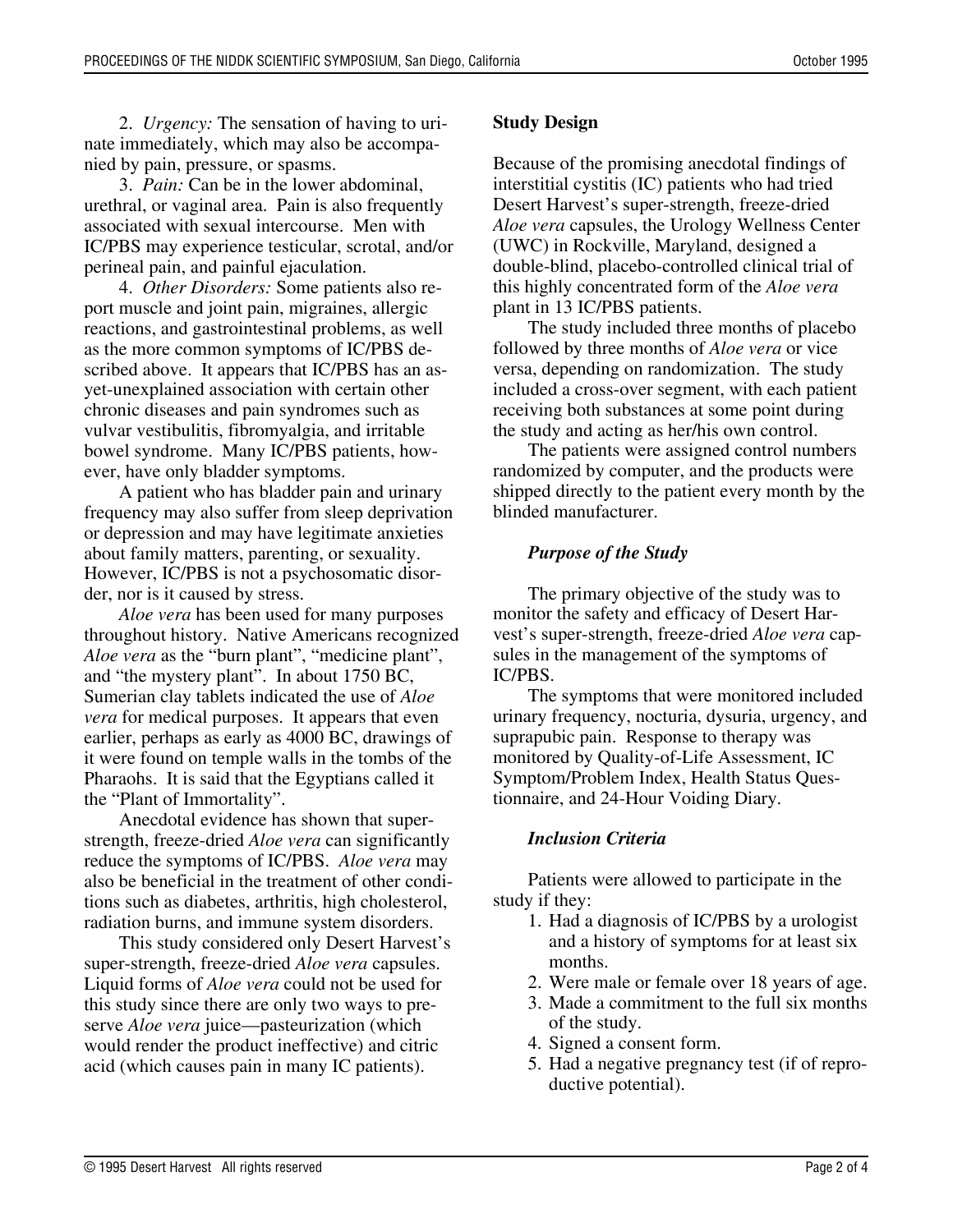### *Exclusion Criteria*

Patients were excluded from the study if they:

- 1. Were currently using bladder instillations of DMSO or Chlorpactic.
- 2. Were pregnant.
- 3. Had diabetes (in studies, concentrated *Aloe vera* can reduce the need for insulin in diabetics, making close monitoring of blood glucose levels necessary).
- 4. Had previously used Desert Harvest's freeze-dried *Aloe vera* capsules. The taste is very distinctive and would have made blinding difficult if the patient had used the capsules in the past.
- 5. Acute urinary tract infection within the previous three months.
- 6. Acute genital herpes within the previous three months.
- 7. Active vaginitis.
- 8. Subjects with IC/PBS symptoms alleviated by current therapy regime.
- 9. A history of uterine, cervical, vaginal, or prostate cancer within the previous five years.

## *Protocols*

The patients were required to:

- 1. Sign a consent form.
- 2. Have previous records forwarded to the Urology Wellness Center (UWC).
- 3. Be evaluated by the UWC nurse practitioner (B. J. Reid Czarapata, CRNP, CURN). This evaluation included surveying for musculoskeletal and vulvodynia components.
- 4. Follow the UWC IC diet for the duration of the study, starting one month prior to beginning the study.
- 5. Take three capsules twice a day with 8 ounces of liquid.
- 6. Complete the questionnaires and diaries before, during, and after the study.

## **Method**

For three months, the six capsules per day contained 3,600 mg of pure, freeze-dried *Aloe vera* concentrate with a minimum of 1200 mg of polysaccharide per daily serving.

For the other three months, each capsule contained 550 mg of a placebo (Avicil microcrystalline cellulose) per hard-shell, two-piece gelatin capsule.

Patients were randomized by computer to receive either the *Aloe vera* capsules or the placebo capsules first. After three months, each patient crossed over to receive the opposite capsules for the next three months.

The bottles, labels, and capsules were identical in appearance. Desert Harvest randomized the patients by computer so that 8 patients received *Aloe vera* the first three months and the other 5 patients received placebo for the first three months. Patients could terminate the study at any time by completing a termination form.

Patients were allowed to continue their current treatments for IC if they had been using them for more than three months. Most of the patients were on therapy from the Urology Wellness Center, so their baseline pain thresholds were lower than the average IC patient.

The study was designed to include 20 patients, but it was difficult to recruit the patients in the most pain because they were unwilling to risk taking placebo for three months and instead ordered the *Aloe vera* capsules directly from the manufacturer, adding to the successful anecdotal findings of symptom relief but reducing the number of study participants.

It is important to recognize that **the** *Aloe vera* **used in this study is a highly refined form of the whole plant available only from the manufacturer (Desert Harvest)**.

Desert Harvest captures the *Aloe vera* plant's fullest potential through cold processing techniques. Traditional refining methods discard the leaf after using a hand filleting method to remove the inner gel. Ironically, the richest source of the active ingredients (polysaccharides) is in the inner rind of the plant's sap-producing cells. To tap these sources, Desert Harvest starts with the pulverized whole leaf. Proprietary processes then dissolve the cellulose, eliminate contaminants, and remove the anthraquinones, which cause diarrhea. The resulting gel is concentrated by using proprietary freeze-drying techniques to remove excess water without altering or destroying the polysaccharides, vitamins, minerals, amino acids, and enzymes present in the plant. Using the whole leaf and cold processing ensures preservation of the plant's natural ingredients.